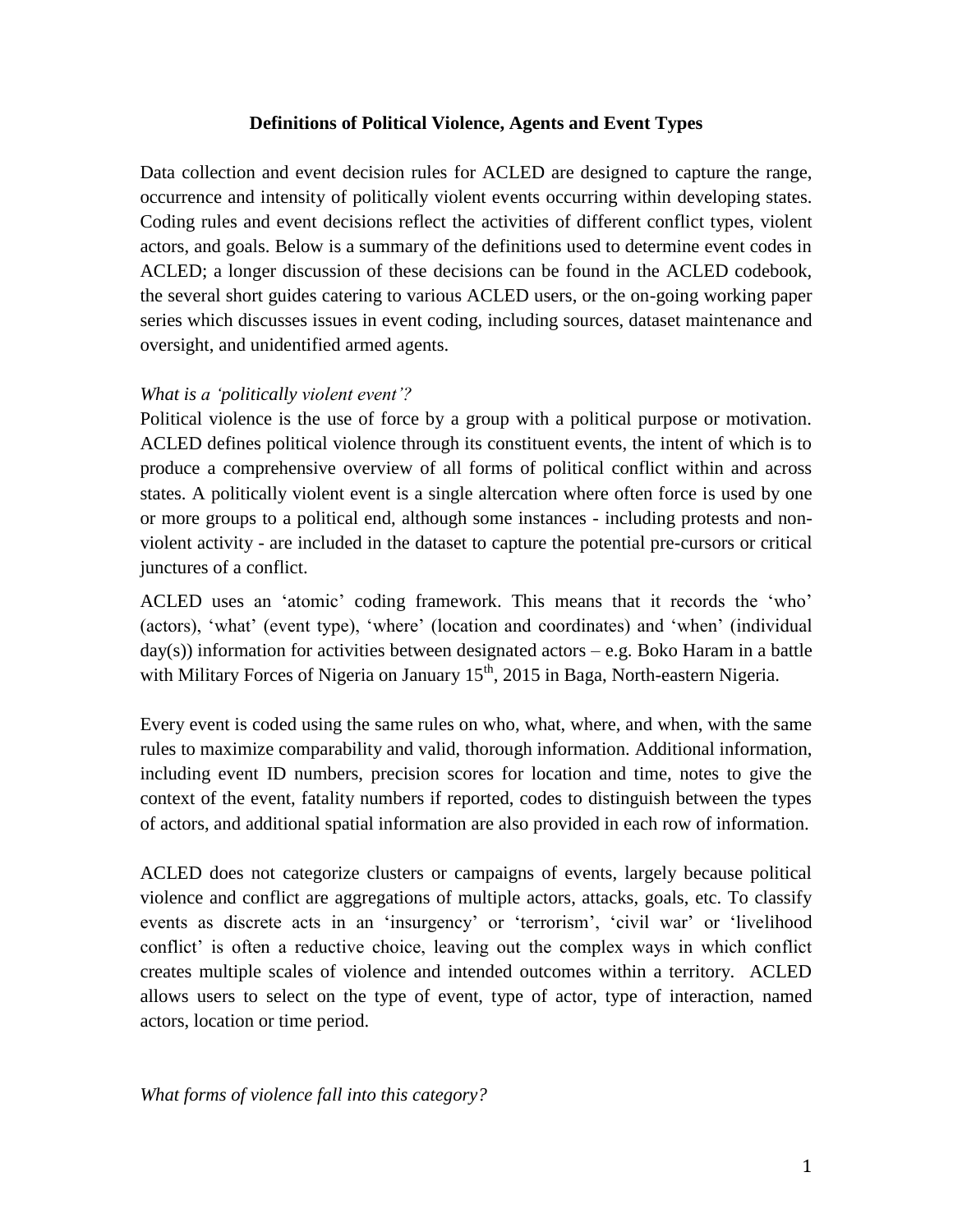ACLED collects information on nine distinct events that, together, capture the activity that occurs within political violence. These include three types of battles, violence against civilians, remote violence, rioting (violent demonstrations) and protesting (non-violent demonstrations), and three types of non-violent events. Battle type are distinguished by whether control of a location is unchanged as a consequence of the event; whether a nonstate group has assumed control of a location; or whether a government has resumed control of that location. Battles make up approximately one third of the dataset. Violence against civilians comprise another third of the collected data; non-violent headquarter and base establishment is under 1%; non-violent activity including recording incidences of looting, peace talks, high profile arrests, recruitment into non-state groups etc. account for 6%; non-violent takeover of territory is also under 1%, riots assume 7.5% and protests 14%.

## *What types of actors engage in these events? And what are interaction terms?*

ACLED recognizes a range of actors including governments, rebels, militias, ethnic groups, active political organizations, and civilians. In ACLED, politically violent actors include rebels, militias, and organized political groups who interact over issues of political authority (i.e. territorial control, government control, access to resources, etc.).

ACLED uses the given, proper name of violent and non-violent actors when reported by sources. However, in order to classify the types of conflict actors, ACLED employs 'interaction codes'. These codes, both for individual actors and joint actions, categorize events by which type of actors are engaged.

Each group is associated with a code that classifies the type of group it is. For example, all state forces- who are named by their respective regime and country in the dataset- are classified as a '1' as their individual interaction code column. All rebel groups are classified under an individual interaction code '2'. In most cases, two or more actors are involved in an event (i.e. a battle between a rebel and government). In some cases, one group is engaged in an event (e.g. a riot or protest). In either dyadic or singular cases, an interaction code will summarize the altercation using the joined individual actor codes; as in the case between government and rebel forces, a joint interaction of '12' is noted. The codebook contains all the dyadic interaction codes and their exact interaction type. This allows for users to quickly filter data to find the exact type of activity they are interested in.

# State forces

Governments are defined as internationally recognized regimes in assumed control of a state. Government actors are defined as a series of separate regimes rather than a uniform body (e.g. Congo/Zaire (1965-1997), Democratic Republic of Congo (1997-2001), and Democratic Republic of Congo (2001-) as opposed to Congo/Zaire (1962-present)). As the strength, capacity and policies of governments can vary widely from one regime to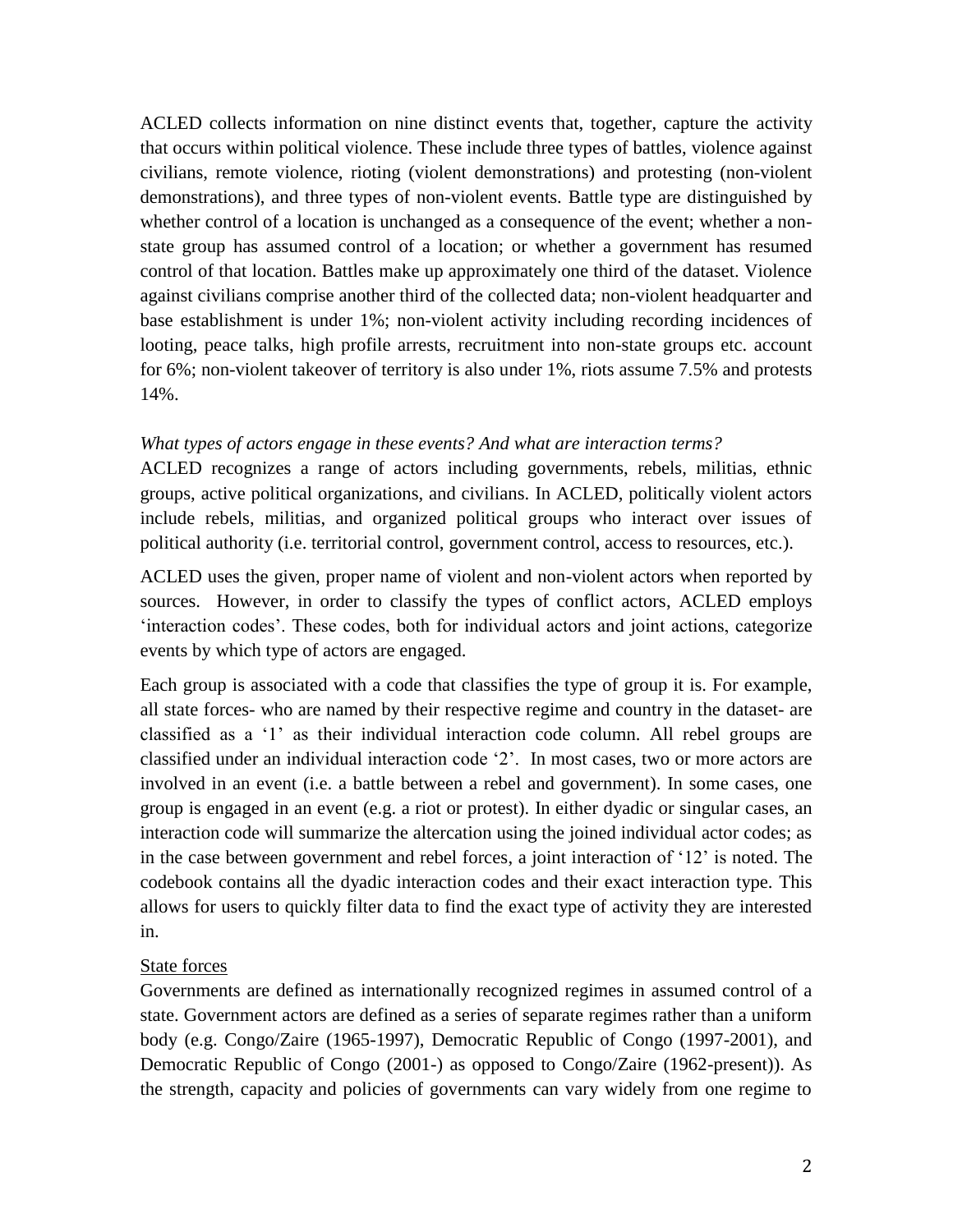the next, ACLED designates governments by their leading regimes. This enables researchers to capture the differences in government involvement and reaction to violence. As militaries are a direct arm of the government, these actors are noted as "Military Forces of State, 20xx-20xx". Mutinies of militaries are coded as "Mutiny of Military Forces of State, 20xx-20xx". The individual interaction code for state forces is  $\cdot$ 1'.

# Rebel groups

Rebel groups are defined as political organizations whose goal is to counter, replace or separate from an established national governing regime through violent acts. Rebel groups have a stated political agenda for national power (either through regime replacement or separatism), are acknowledged beyond the ranks of immediate members, and use violence as their primary means to pursue political goals. Rebel groups often have predecessors and successors due to diverging goals within their membership. ACLED tracks these evolutions by coding the new names of groups and noting its status relative to former groups. The individual interaction code for rebel forces is '2'.

## Political militias

Political militias are a more diverse set of violent actors, who are often created for a specific purpose or during a specific time period (i.e. Janjaweed) and for the furtherance of a political purpose by violence. These organizations are not seeking the removal of a national power, but are typically supported, armed by, or allied with a political elite and act towards a goal defined by these elites or larger political movements. Militias operate in conjunction, or in alliance, with a recognized government, governor, military leader, rebel organization or opposition group. Whereas opposition parties will often have a militia arm, groups such as the Sudanese Janjaweed or Serbian Tigers work as supplements to government power. These groups are not subsumed within the category of government or opposition, but are noted as an armed, distinct, yet associated, wing. Militias are recorded by their stated name. The individual interaction code for political militias is '3'.

# Communal Militias

ACLED includes a broad category of "identity militias" where armed and violent groups organize around a collective, common feature including community, ethnicity, region, religion or, in exceptional cases, livelihood. An armed group claiming to operate on behalf of a larger identity community may be associated with that community, but not represent it (i.e. Luo Ethnic Militia in Kenya). Identity militias may have a noted role in the community, such as the long-term policing units common among Somali clans. Events involving 'identity militias' are referred to as 'communal violence' as these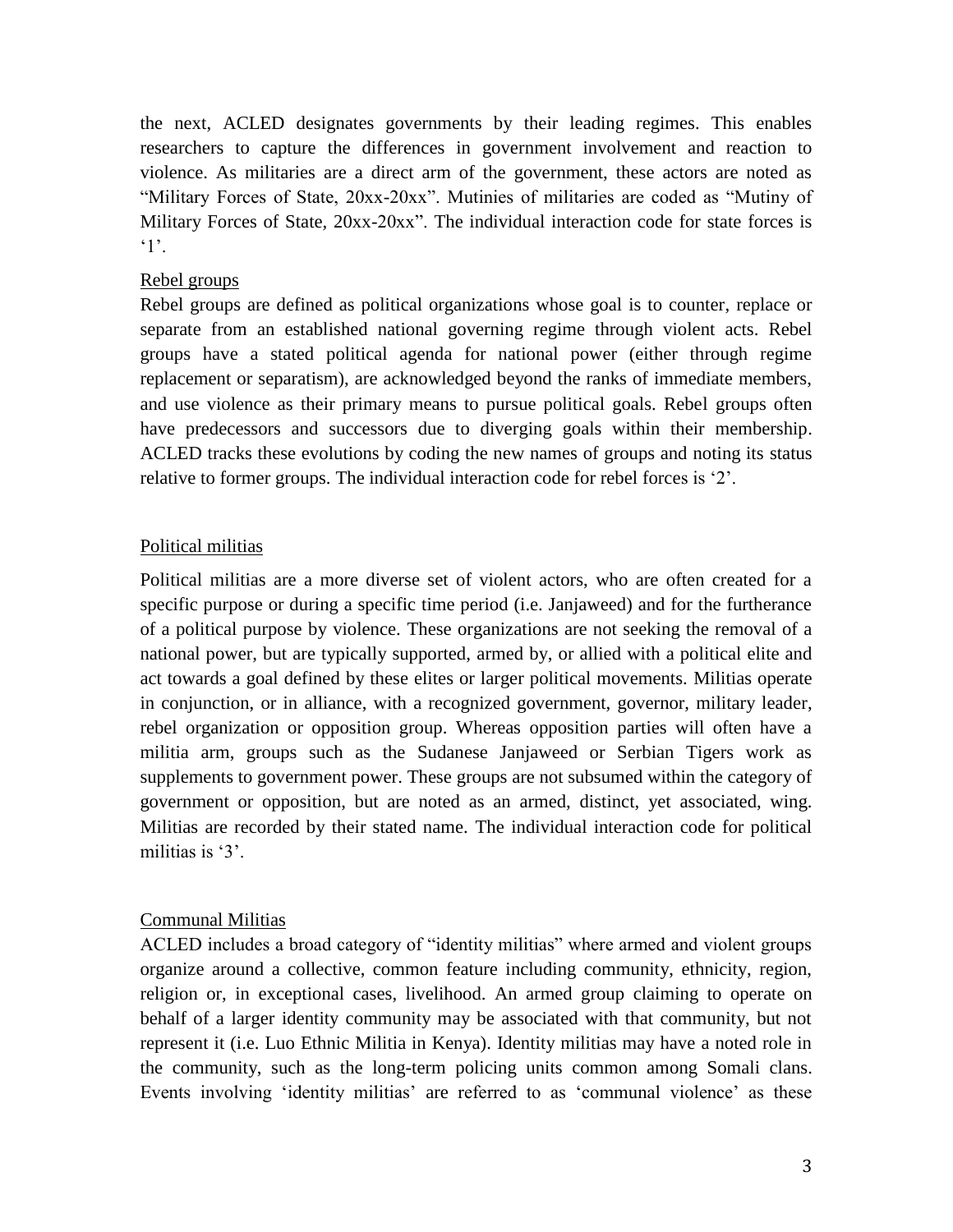violent groups often act locally, in the pursuance of local goals, resources, power, and retribution. ACLED coders distinguish between active identity militias involved in communal violence, identity militias involved in an act with another violent group type, or these groups attacking civilians of a distinct identity (e.g. Pokot Ethnic Group in Kenya). The individual interaction code for communal militias is '4'.

### **Demonstrators**

Rioters and protesters involve spontaneous demonstrations that may, or may not, continue beyond a discrete event. Demonstrations can be against government institutions, businesses or other private institutions. A protest describes a non-violent, group public demonstration, often against a government institution. Rioting is a violent form of demonstration.

## *Rioters*

Rioters are individuals who participate in either violent demonstrations or spontaneous acts of disorganised violence. The individuals who engage in violent demonstrations or spontaneous acts of disorganised violence are noted by a general category of Rioters (Country), and if a group is affiliated or leading an event (e.g. ZANU-PF political party), the associated group is named in the ally category. Rioters are by definition violent, and may engage in a wide variety of violence, including in the form of property destruction, engaging with other armed groups (security forces, private security firms, etc.) or in violence against unarmed individuals.

### *Protesters*

Protesters are individuals who participate in non-violent demonstrations. The individuals who engage in demonstrations are noted by a general category of Protesters (Country), and if a group is affiliated or leading an event (e.g. MDC political party), the associated group is named in the ally category. Although protesters are by definition non-violent themselves, they may be the targets of violence by other groups (security institutions; private security firms; or other armed actors).

# External Forces

Small categories of 'other' actors include hired mercenaries, private security firms and their employees, UN or external forces. Military forces that are operating outside of their home country fall under this category. They are noted by their name and actions.

# A note on civilians

Civilians, in whatever number or association, are victims of violent acts within ACLED. They are noted as "Civilians (Country X)". If necessary, ACLED uses a label for groups of unarmed and non-violent civilians from reports. These are instances where, for